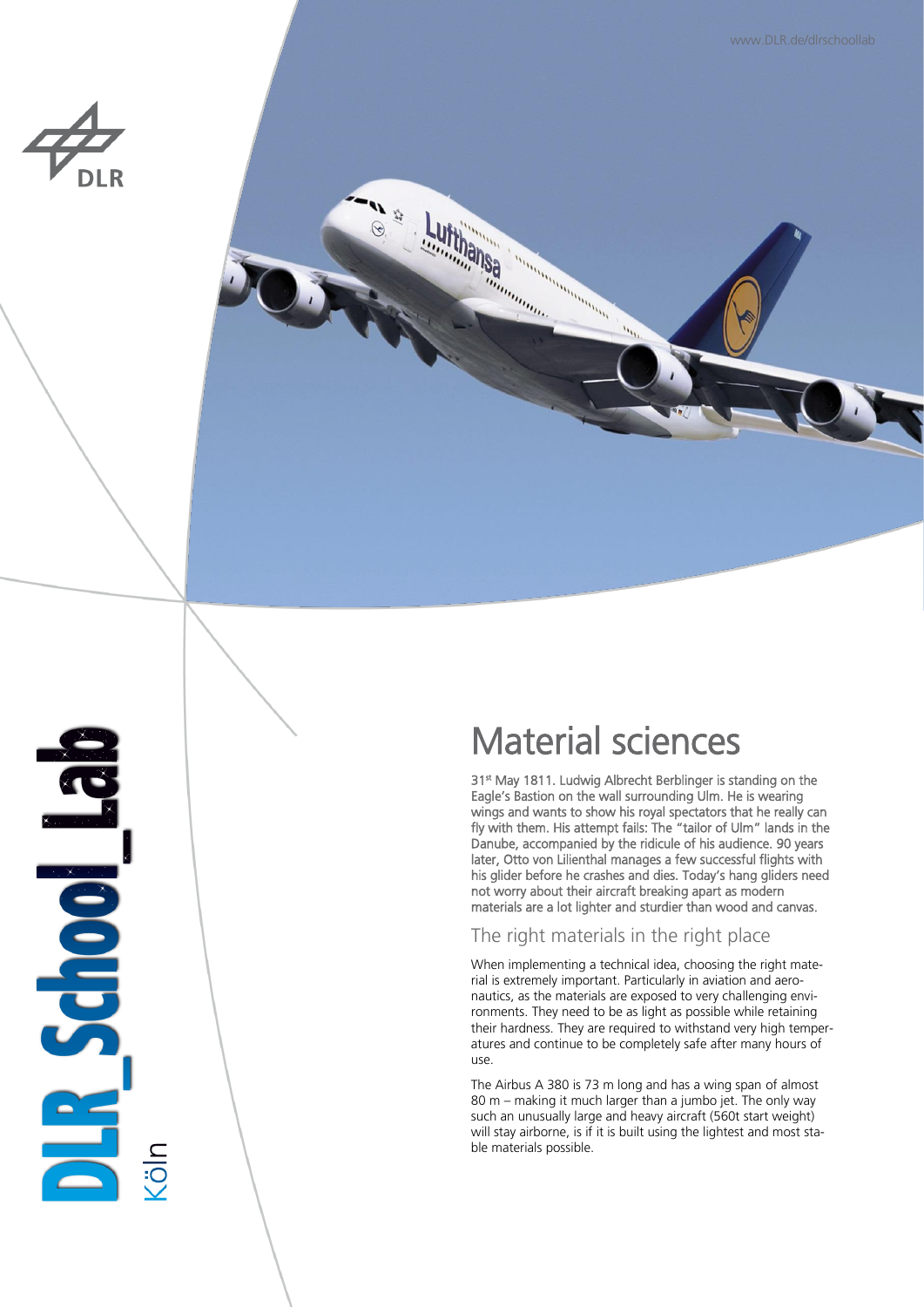

When re-entering the Earth's atmosphere, heat shields have to be able to withstand temperatures of up to 2,500°C. That is as hot as the surface temperature of the Sun!

### Where do we find the right materials?

We have a wealth of materials on Earth that are well suited to construction. There are the natural building materials such as wood or clay. Aerospace technology mostly uses plastics, as well as metal or ceramic materials. Metals are hardly ever used in their pure form, but rather as alloys. This increases their performance. For example, iron is made into stainless steel by controlling the carbon concentration and adding the right amounts of chrome and nickel.

Some parts of aeroplanes that are required to withstand a lot of strain are made of steel. For the most part, planes are made of light metals such as aluminium and titanium alloys and increasingly of fibre-reinforced plastics. It is a constructor's job to choose the most suitable material or material combination. On the one hand, it is important to consider and guarantee the passengers' safety, on the other to avoid excessive production and operational costs. This can only be achieved through detailed knowledge of material characteristics.

### The combination is key

Material scientists do not only test a material's properties, they also develop new materials with improved characteristics.

Wherever a material is needed that can withstand high temperatures, for example in the combustion chambers of gas turbines, ceramics are used. But you might already have noticed this while drying the dishes – ceramics are very hard, but also very brittle and they break easily.



Ceramic coating on a compressor blade

### Weave, glue, sort, cast…

If you change the structure of ceramics or combine them with metals, they then withstand much greater strains. The DLR's Institute of Materials Research has developed a new, light and mechanically resistant material made of ceramic fibres. With the help of computer controlling, the fibres are woven over each other into layers and then glued together (more accurately: sintered together). WHIPOX™ is able to withstand heat in the same way as conventional ceramics can and could be used to line combustion chambers in aeroplanes or rockets.



Ceramic fibres: detail of a WHIPOX™ plate

It is not only the aerospace industry that profits from materials research. The automotive and construction industries are also always on the lookout for new materials that will enable the next generation of machines and buildings. A lot of "byproducts" of materials research have been incorporated into everyday life, for example reinforced concrete, which is used for constructing bridges and houses. Materials research findings are also used in sports and other recreational areas in order to break world records.

### Material properties

Anybody interested in constructing, developing and implementing new technological ideas and devices has to know a lot about characteristics of materials. We will discuss some of these properties in more detail.

- > Two substances that have the same weight may take up different amounts of space: They differ with respect to density.
- > Changes in temperature can lead to changes in length and volume.
- > Different materials can wear out due to heat. They also have different melting points.
- > Metal is very conductive to heat, whereas ceramic behaves differently. Air is bad at conducting heat and therefore makes a good isolator.
- > Which materials are conductive to electricity?
- > The hardness of a material often determines its usage, for example drills that are developed for extreme conditions or scratch-proof surfaces.
- > Try not to mix up hardness and solidity! As you will see, some materials are hard, yet not mechanically resistant.

### Material sciences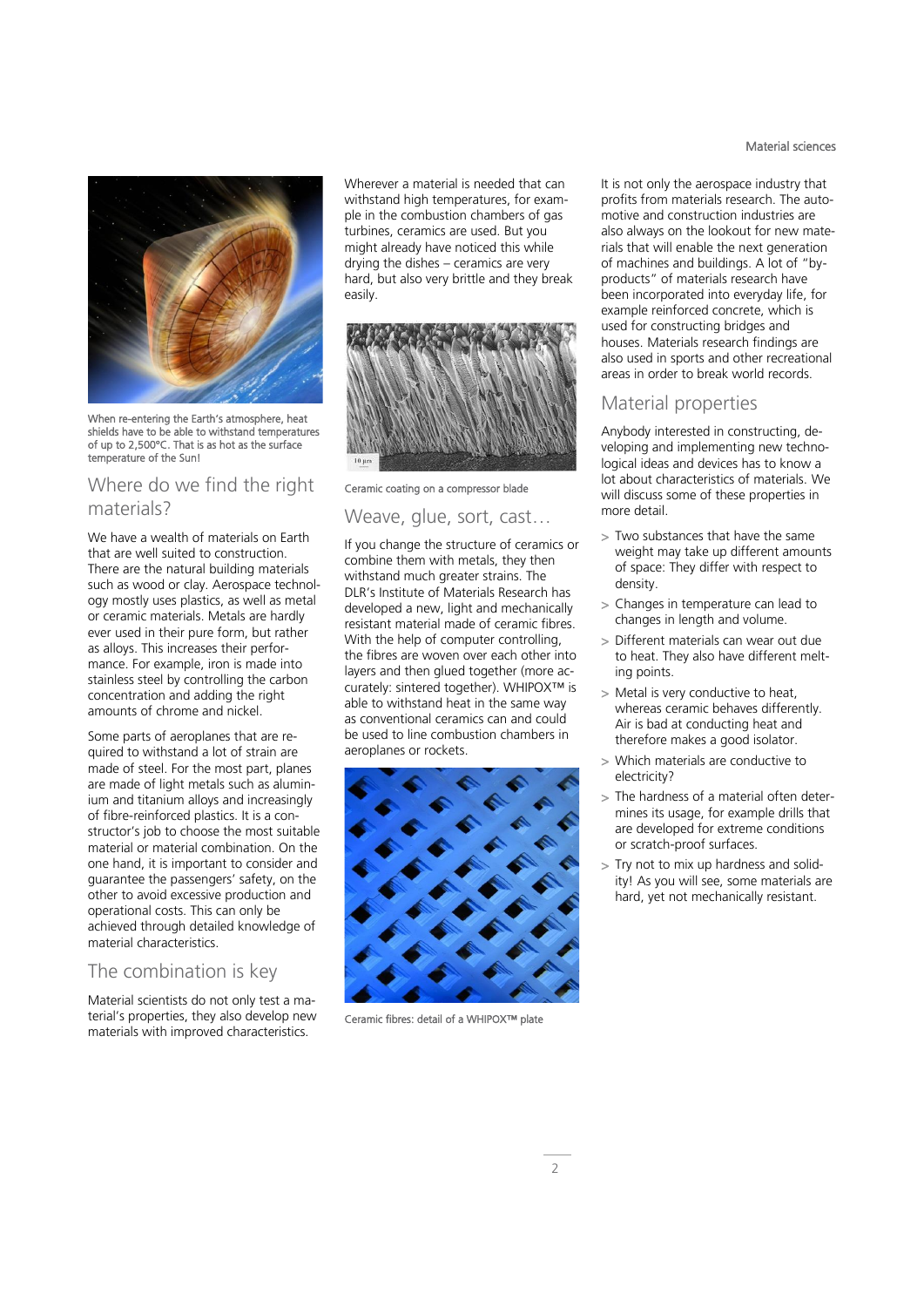Composite matrix of titanium and ceramic: Embedding ceramic fibres in titanium increases the solidity of, for example, turbine blades.

### What holds the world together?

Why do materials have such different properties? Material scientists research the connection between characteristics and structure of materials.

Solid bodies are made of particles that are close together and occupy a defined position. They may only circles around this position, whereas in liquids or gases, particles can move freely against or around each other.

In chemistry, we differentiate between three different types of bonds

- > Ionic bonds: electrically charged particles are bound together due to electrostatic forces
- > Metallic bonds: omnidirectional bonding and delocalised electrons ("electron gas")
- > Covalent bonds: Electron pairs are shared between atoms

Imagine a substance as a system of spheres that are in contact with one another. There are basically two ways in which these can be arranged in a threedimensional space: crystalline or amorphous

Material sciences

Order can be useful…



Metallic bonds (e.g. iron): The atoms can be moved across each other. This is why metals are malleable.



Ionic bonds (e.g. salt or ceramic): breaks under strain. These materials are very hard, but brittle.



Covalent bonds (e.g. graphite): Atoms within one layer are bonded together and cannot be separated easily. Different layers can however be moved across each other.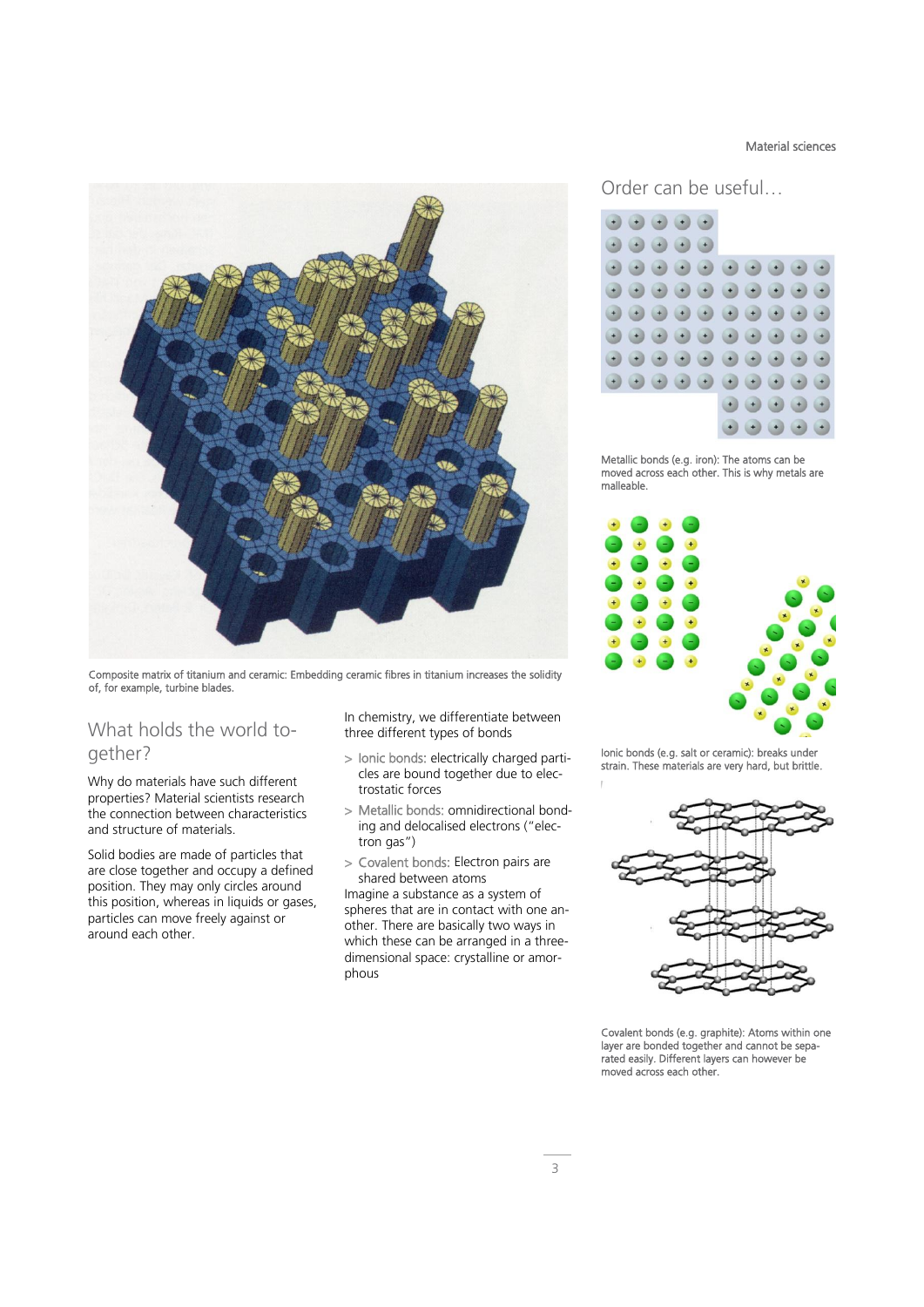Material sciences



Covalent bonds (e.g. diamonds): A lot of energy is needed to move the atoms; this material is extremely hard.

### …as can chaos

Plastics (for example polyethylene, PVC or silicone) are made of polymers, which are chains of molecules. They are usually wrapped around each other in a completely unsystematic manner ("spaghetti conformation"). This means they can be stretched and are elastic. Glass is also an amorphous substance.

Polymer chains when slackened and tautened

## The experiments

We will compare the characteristics of metals, ceramics and plastics. We will carry out experiments to test the properties mentioned above and to ascertain the possible applications for each material.

- > Liquid nitrogen (-196°C) will be used to reproduce the variations in temperature that occur in aircraft. (On a normal passenger flight at an altitude of 10.000 m (~33000 feet), the outside temperature drops to about -50°C.)
- > With the help of a drop apparatus, we can define the strain to be put on our samples and test their resistance to deformation or their behaviour at rupture.
- > We will use a circuit analyser to determine the electric conductivity in relation to temperature.
- > What is harder? What will scratch which surface? The Mohs scale of mineral hardness tests materials from talc to diamonds.
- > How can we combine the various characteristics of different materials? We will look at modern composites.

### Literature:

Hausmann, J.M.: Modellierung und Optimierung faserverstärkter Titanlegierungen. Tenea-Verlag, Berlin, (2003), 132 S., ISBN 3-86504-007-1

B. Saruhan, Kluwer: Oxide-based fiber-reinforced ceramic-matrix composites. Academic Publishers, 2003

Peters, M. und Kaysser, W. A. (Hrsg.): Advanced Aerospace Materials. DGLR-Bericht 2001-02, 2001, ISBN 3-932182-16-  $\overline{\phantom{0}}$ 

### Web pages:

<http://www.dlr.de/wf/>